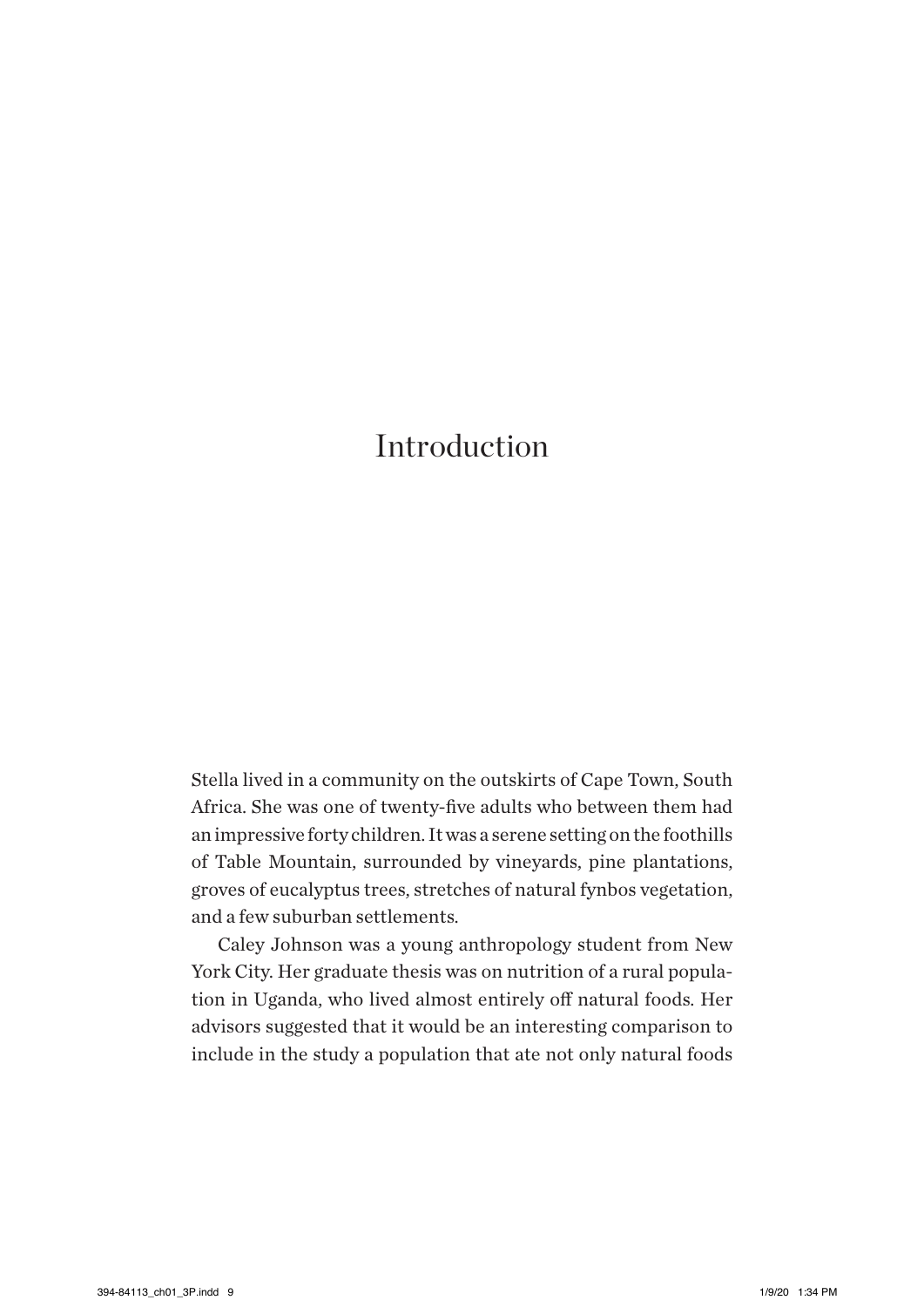but also some sugary and fatty processed foods. This is what brought Caley to Cape Town, where she and Stella met.

Caley's research approach, standard for her field, involves watching individuals throughout an entire day and recording which foods they eat and how much of each. The foods are then analyzed in a laboratory for their nutrient content to give a detailed daily record of the diet. But this study was radical in one respect: rather than follow several subjects, each on a separate day, the team had decided to study the diet of only one individual for thirty consecutive days. Caley therefore came to know Stella and her eating habits intimately.

What she saw was intriguing. Stella's diet was surprisingly diverse: she ate many foods, almost ninety different things over thirty days, and on each day, she ate different combinations of natural and processed foods. This suggested that Stella was not particularly discerning, indiscriminately eating whatever she fancied. The numbers from the nutrient laboratory appeared to tell the same story. The ratio of fats to carbohydrates in Stella's diet varied widely, as might be expected given the variety of foods that she ate and how these differed from one day to the next.

Then Caley noticed something unexpected. When she totaled the combined calories from carbs and fats each day and plotted that figure on a graph against the amount of protein consumed each day, there was a tight relationship. This meant that the ratio of protein to fats and carbs—a very important measure of dietary balance—had remained absolutely consistent over the course of an entire month, regardless of what Stella had eaten. What's more, the ratio that Stella had eaten each day—one part protein to five parts fats and carbs combined—was the same combination that had been proven to be nutritionally balanced for a healthy female of Stella's size. Far from being indiscriminate, Stella was a meticulously precise eater who knew which dietary regimen was best for her and how to attain it.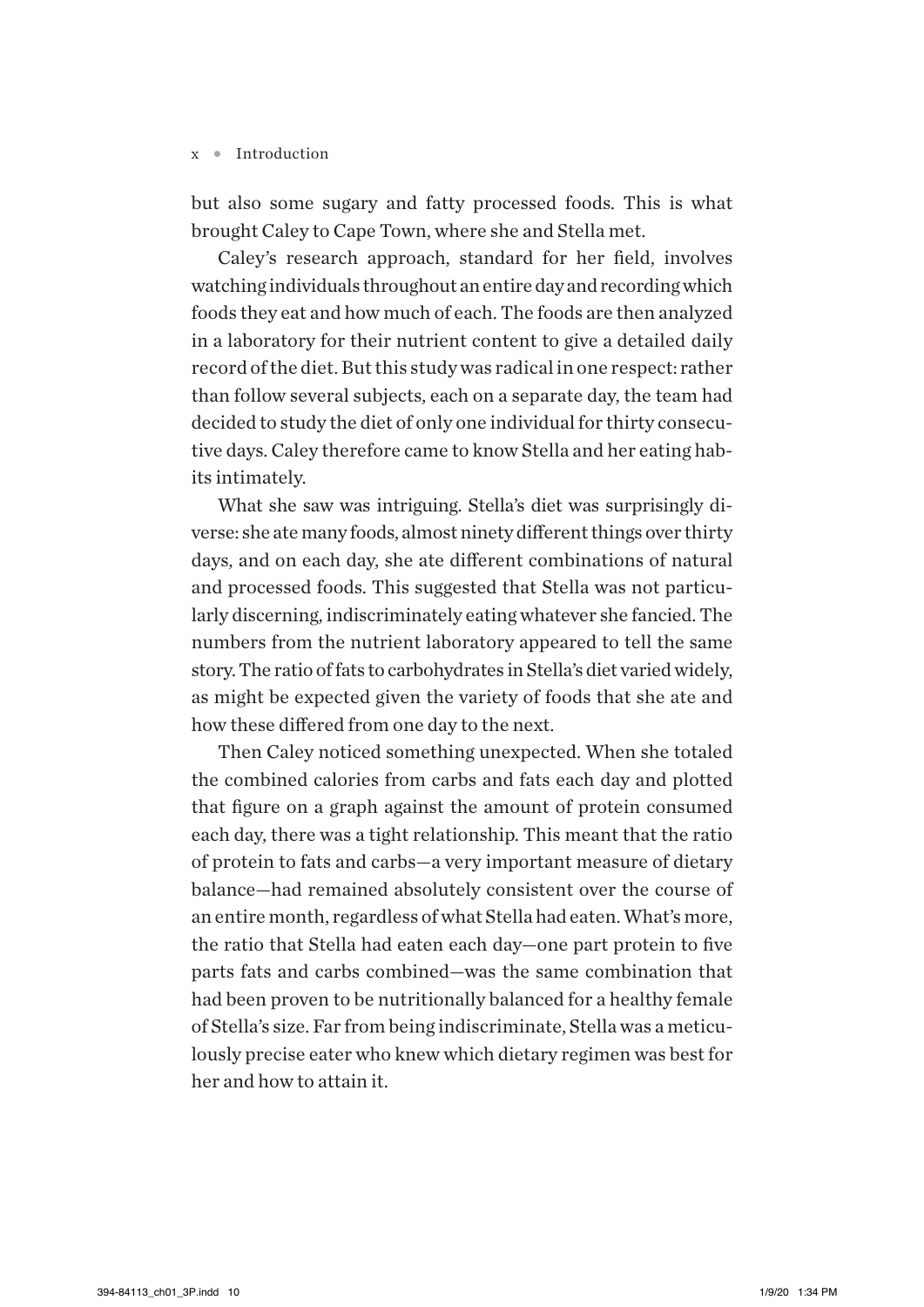But *how* did Stella track her diet so precisely? Caley knew the complexities of combining many foods into a balanced diet—even professional dietitians have to use computer programs to manage this. Could it be, she might have been forgiven for wondering, that Stella was secretly an expert in nutrition? Except that Stella was a baboon.

A confounding story, when you consider all the dietary advice we humans seem to require in order to eat properly (not that it does most of us a lot of good).

Meanwhile, our wild cousin, the baboon, apparently has figured it all out by instinct. How could such a thing be so?

Before we begin to explore that question, here's another tale, even weirder. It starts with a lab scientist named Audrey Dussutour at the University of Sydney. One day Audrey took her scalpel and started preparing an experiment by cutting a gooey blob of slime mold into small pieces. Beside her on the bench sat hundreds of Petri dishes, all set out neatly in rows.

Audrey picked up each fragment of yellow goo with forceps and carefully transferred it into the center of a dish, then covered it with a lid. The dishes contained either small blocks of protein or carbohydrate, or a wheel of eleven tiny bits of jelly-like food medium varying in the ratio of protein to carbs. Once all dishes had received their bit of slime mold, Audrey stacked them in a large cardboard box and left them overnight.

The next day, she opened the box and laid out the dishes again on the bench. When she looked closely, she was astonished. Each bit of goo had changed overnight. When the slime molds were offered two blocks of food—one of protein, the other of carbs—the blobs extended their growing tendrils to *both* nutrients, reaching out just far enough in each direction to pull in a mix of the two. That mixture contained precisely two parts protein to one part carbs. Even more incredibly, when bits of goo were placed in dishes containing eleven different food blocks, the tendrils grew overnight from the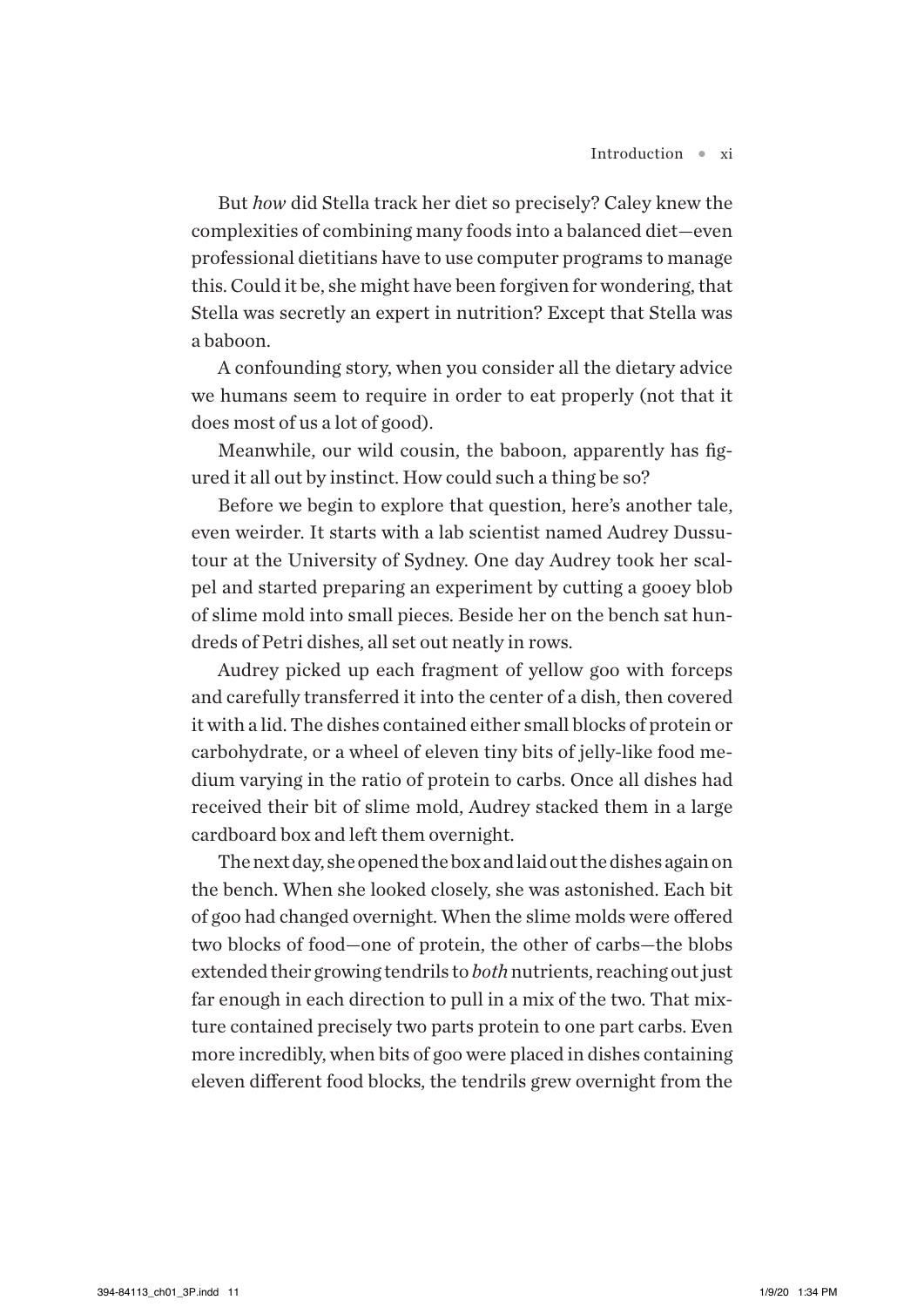center of the dish to colonize only the blocks containing that same two-to-one nutrient mixture, ignoring the rest.

What is so special about a diet of two parts protein to one part carbs? The answer came when Audrey placed pieces of slime mold into dishes containing differing combinations of protein and carbohydrate. The next day, some bits of slime remained stunted, whereas others had grown dramatically, extending themselves across the dish in a lacy network of pulsing yellow filaments. When Audrey later mapped the growth of the blobs, it was as if she had charted the up-and-down contours of a mountain. Goo placed on a nutrient that was two parts protein to one part carbs sat at the summit of the growth mountain. As the proportion of protein fell and carbs rose, or vice versa, the blobs' growth decreased. In other words, when the bits of slime mold were given the chance to select their own diet, they chose precisely the mixture of nutrients needed to optimize healthy development.

Audrey's yellow goo with the remarkable nutritional wisdom is a creature with the scientific name *Physarum polycephalum* literally, many-headed slime. It is the real-life version of *The Blob* of B-movie fame. It is seldom seen, but like other slime molds (including the wonderfully named dog's-vomit slime mold) and fungi, it lives a secretive life among the leaf litter, logs, and soils of the world's forest floors. It is a single-celled creature with millions of nuclei, which can regenerate itself from tiny pieces, crawl like a giant amoeba, and grow its own complex, reticulated architecture of tubes that pulse and distribute nutrients around its network. It simply creates tentacles and then reaches out with them to grab whatever it wants to eat. Fascinating, if a little horrifying.

Now, we may be able to accept that Stella the baboon can make some wise nutritional decisions. But how can a single-celled creature without organs or limbs, let alone a brain or a centralized nervous system, make such sophisticated dietary choices and then carry them out?